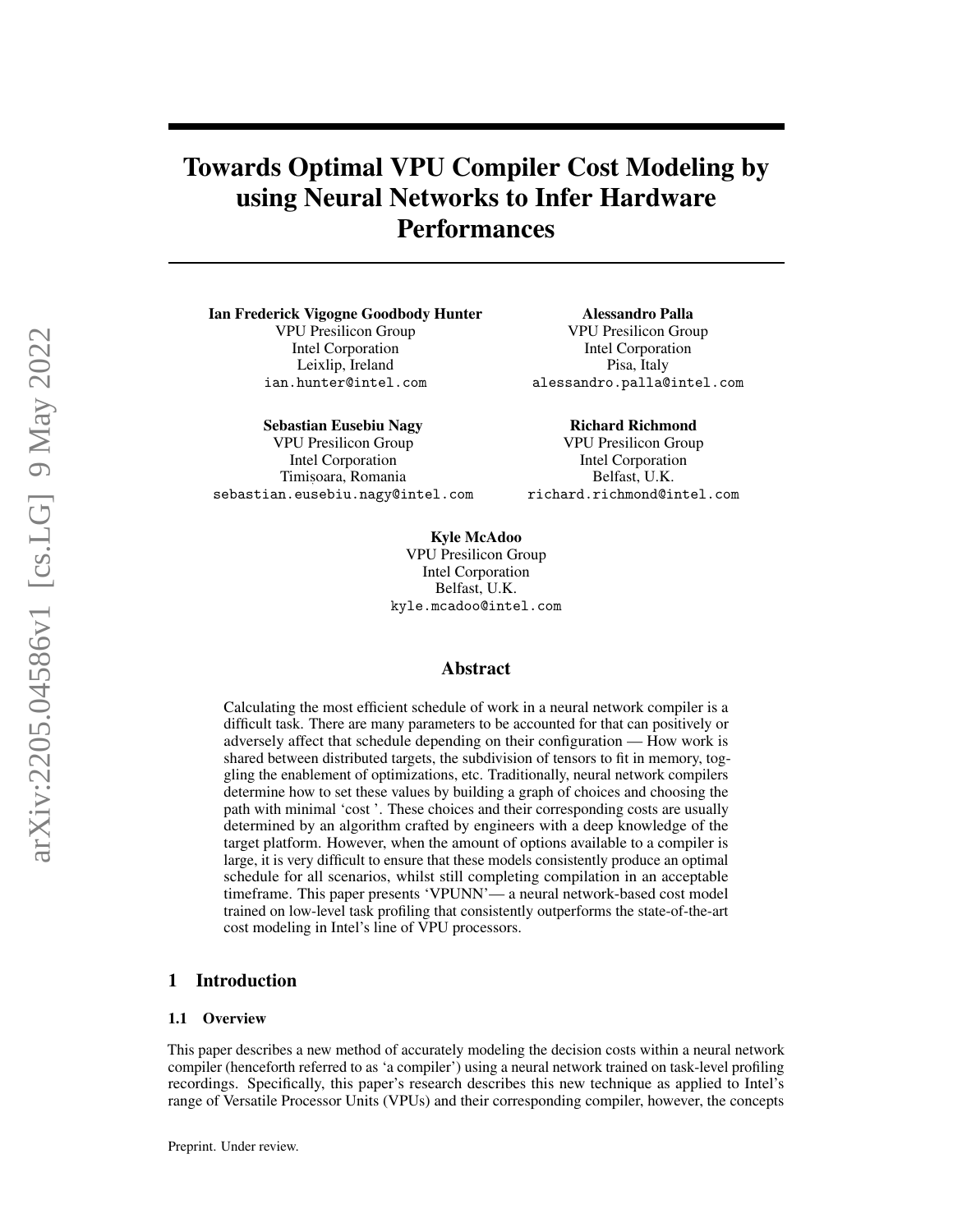<span id="page-1-0"></span>

<span id="page-1-1"></span>Figure 1: A sample scheduling of neural network tasks.



Figure 2: Splitting a tensor on three different axes.

presented herein can be applied to other compilers, processor types, or other applications that also make use of a cost model (e.g. performance prediction).

The first section of this paper describes existing methods for decision tree resolution and other relevant background information for understanding the context of the research reported in this paper. The following section contains a technical detailing of the VPUNN cost model (and variants thereof). Results gathered during the development are presented and discussed in the penultimate section. Finally, the paper is concluded with a brief discussion on the overall merits of the technique and the possible future direction of this work.

# <span id="page-1-2"></span>1.2 Background Information

At its most basic, compiling a neural network for execution on the VPU is a matter of scheduling smaller work items for the processor to complete in an efficient order. This is a common scenario for compilers, independent of research field.

Figure [1](#page-1-0) shows an example of a hypothetical neural network that classifies an image as either containing a dog or a cat. To execute this network on the VPU, the network is compiled into a queue of low-level tasks such as memory transfers and discrete hardware tensor operations. Scheduling some of these operations can be straightforward — Convolution A can be completed in a single transfer — but Convolution B has been split into multiple parts to comply with a limitation of the target platform's memory capacity. This limitation might lead to the compiler subdividing the work items into more compatible sizes. Figure [2](#page-1-1) shows three options for how this division might be done. In this simple depiction of a 3-dimensional tensor, deciding which axis of division (or 'split') to choose could be determined by a simple benchmarking of all three options. However, in a real-world scenario where there are more granular division options, optimization toggles, and other significant choices involved, the search space grows rapidly. This is especially true when decisions about multiple adjacent operations are highly correlated with each other. In that case, the inherently combinatorial nature of the problem makes it intractable by brute-forcing all possible decisions.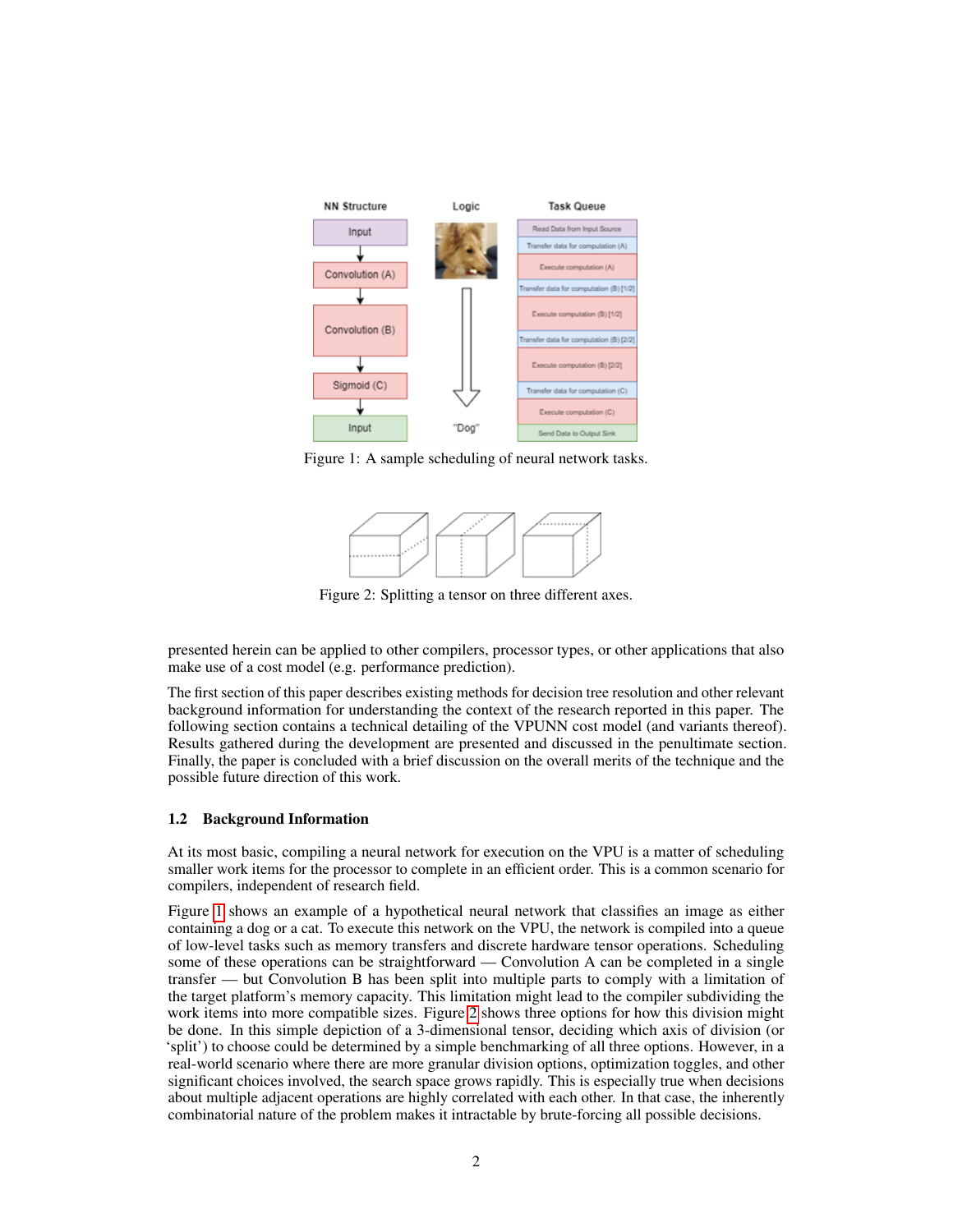<span id="page-2-0"></span>

Figure 3: Example of the increasing complexity of a task's decision tree scaling with the amount of options available

Figure [3](#page-2-0) shows a set of these choices and the resultant decision tree. It can be seen how each additional configurable property markedly increases the number of possible path choices. Because the VPU is an embedded processor with significantly restricted resources (to achieve a low power consumption), the execution schedule can have a very high number of tasks compared to a processor with larger capabilities (e.g. a GPU). This leads to an increased number of compiler decisions to determine how to divide a tensor into transferrable chunks, how much work each distributed unit might consume, configuration of different optimizations (e.g. data compression/decompression, sparse acceleration), etc. all compound to create an exploration space which is unwieldy to resolve in a timely manner.

## 1.3 Existing Methods

This is not a problem faced solely by VPU compilers and indeed, there is a reasonable body of research dedicated to alleviating the problem. These solutions have primarily taken two forms:

- Rule-Based decision: Determining the best scheduling decision by following a series of rules
- Cost-based decision: Selecting an outcome based on an algorithm or cost model of the underlying hardware that roughly models the behavior in terms of cycles/power of the target device

## 1.3.1 Rule Based Methodologies

Some projects with a decision tree may choose their path based on a series of rules (e.g [Hajek et al.](#page-9-0) [\[1986\]](#page-9-0) describes a rule-based decision system for the best method to maintain a given pavement). An example of a rule might be "Choose to split a tensor on the x-axis if the x-axis is larger than 75 elements". The compiler will test each rule as required until there is only one possible configuration left to choose from. This approach lends itself well to decisions where the choices of schedules are limited and those choices have clear positive and negative effects on the resultant schedule. However, this method becomes difficult to manage when the number of parameters is high, or the effect of each parameter is not significantly pronounced to allow for elimination-style decisions.

## 1.3.2 Algorithmic Cost Modeling

A more advanced method is for compilers to calculate the final configuration through an algorithmic, or mathematical, methodology. The CoRA Tensor Compiler (as described in [Fegade et al.](#page-8-0) [\[2021\]](#page-8-0)) for example operates by computing the schedule which minimizes the amount of memory reloading on the grounds that this will minimize wasted computation. A similar modeling function was used as the original cost model for the VPU compiler before VPUNN was integrated. However, this method is only as effective as the correlation of the algorithm to the actual performance of a system.

## 1.3.3 Performance Prediction

Performance prediction is a closely related topic to cost modeling. If the compiler knows the predicted performance of two different decisions, it can pick the preferrable one to proceed with.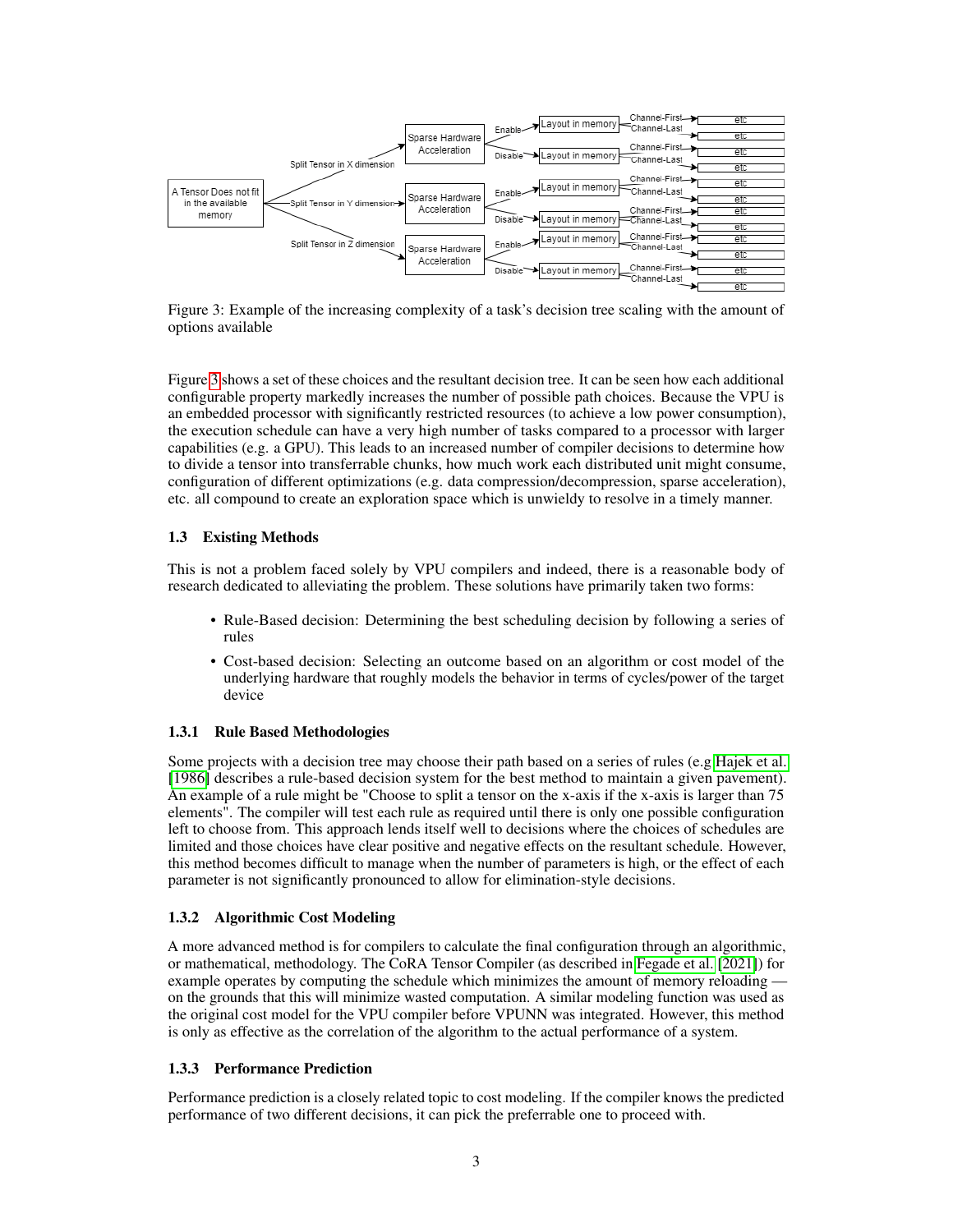<span id="page-3-1"></span>

Figure 4: The two phases of VPUNN integration

[Qi et al.](#page-9-1) [\[2017\]](#page-9-1) provide algorithmic modeling of a hardware target's performance based upon the arithmetic complexity of the network. Their proposal is a generic approach across multiple hardware targets, though it requires to be provided some high-level information about the target's capabilities and processing paradigms.

More recent work leverages neural networks to model performance. [Justus et al.](#page-9-2) [\[2018\]](#page-9-2) discuss a prediction system operating on a range of Nvidia GPUs. Similarly in 2018, Intel Habana [\(Habana](#page-8-1) [\[2021\]](#page-8-1)) trained a neural network to predict the performance of convolutions and fully-connected layers on the Gaudi processor. However, to the authors' knowledge, the use of these performance predictors as a compiler cost model has not yet been published.

The VPUNN system is differentiated from prior work in several additional aspects

- the neural network is trained at a hardware 'task' level, rather than at a network 'operation' level, allowing for more fine-grained modeling
- the VPUNN model includes hardware-specific parameters particular to Intel VPUs
- the model supports all available hardware-native operations of the VPU accelerator, rather than a subset.
- the VPUNN model is a product-grade cost model for the VPU compiler

VPUNN determines the most suitable selection of compiler decisions based on the projected cycle time as computed by its neural network. How this is achieved is described in Section [2.](#page-3-0)

As of the time of writing, the VPUNN system is the cost modeling technology of choice for Intel VPU neural network compilers.

# <span id="page-3-0"></span>2 Technical Overview

A large dataset is key to the successful training of a neural network. Data for training the neural network behind VPUNN was captured using two different methodologies: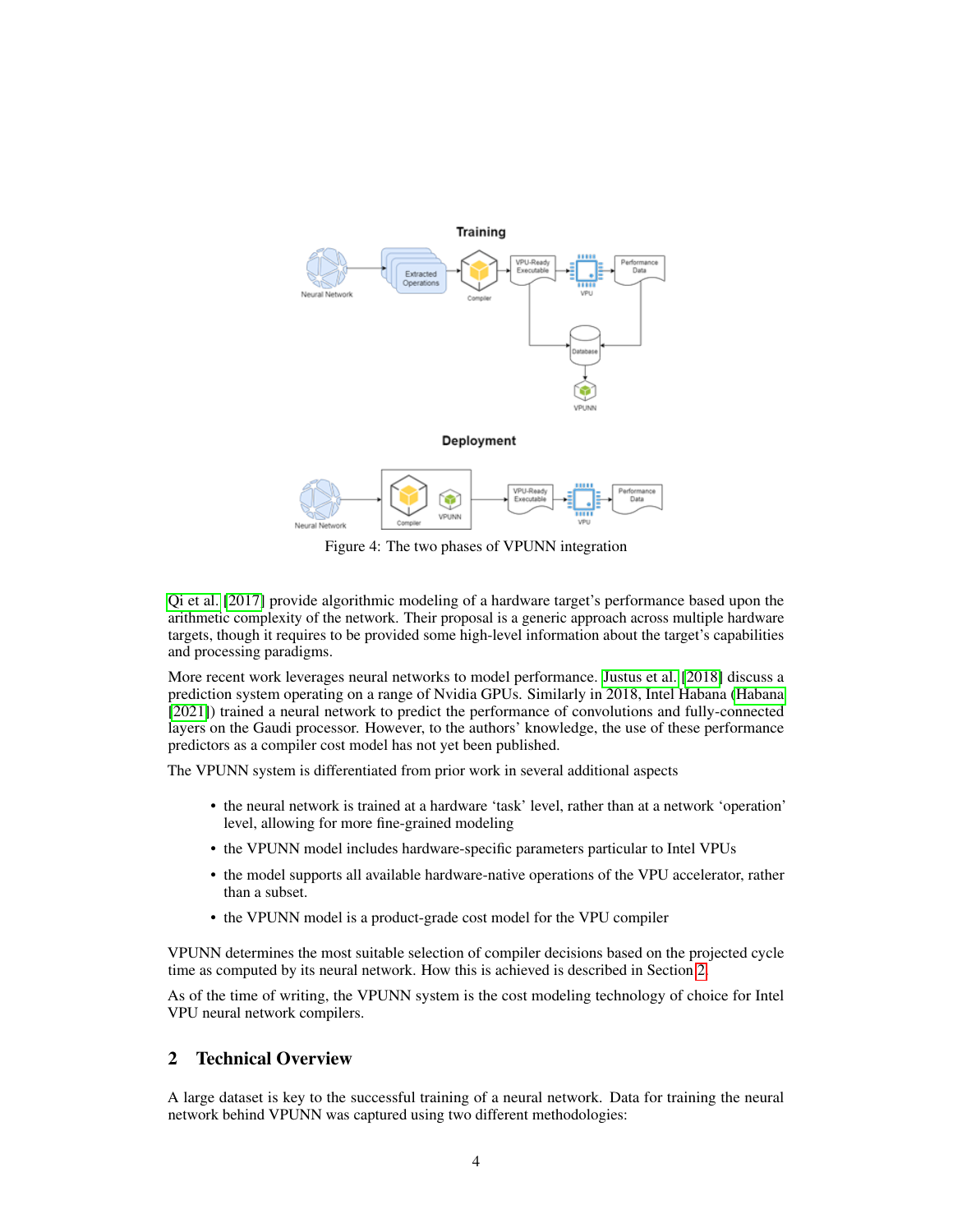- 1. Compiling real-world neural networks into VPU tasks. Each network can generate several hundred tasks, allowing for quick initialization of data points into the database
- 2. Creating a wide range of processor tasks through a generation suite. This has been particularly important to unbias the database, as it allows to balance all of the operations and datatype classes.

The generated tasks are then profiled to collect their performance. It is possible to profile individual workloads with very hard granularity using both hardware emulators (Register-transfer level (RTL) simulation, Field-programmable gate array (FPGA) emulation, VPU behavioral model) and directly from the final silicon. This flexibility allows to have a very accurate cost model of the hardware well before silicon tape out, greatly increasing and simplifying the software and compiler development effort. Having such an accurate cost model of the hardware was very important to drive hardware/software co-design decisions at an early stage of product development.

Finally, task descriptions and cycle times are formatted to conform to a prescribed schema and submitted as records to a database. The top half of figure [4](#page-3-1) provides a high-level view of this workflow.

Once the database has enough submissions for an initial deployment of the cost model, the values are downloaded to a single location, and using the TensorFlow framework, the training phase of a neural network is initiated. This trained neural network can be versioned and released for consumption. VPUNN provides two different versions of the cost model that can be used by a VPU NN compiler. These two versions of VPUNN allow a compiler to choose between accuracy and speed depending on the preference of the host compiler and the application requirements. Both model versions expose the same Application Programming Interface (API) so the choice is completely transparent to the end-user of the library. Figure [4](#page-3-1) shows how the model can be deployed and used by the VPU compiler.

#### 2.1 Data preprocessing and feature engineering

Initially, there are 26 raw input features which are then preprocessed and transformed into the final 71 features. The preprocessing step consists of categorically encoding the features that do not represent values, and logarithm the remaining numeric features for normalization. A more detailed analysis of the categorical encoding can be seen in Table [2.](#page-10-0) After these transformations have been done, the outlier data points are removed from the dataset before doing the train-validation split.

The output data is also transformed: The network is not trained to predict cycles values, which take values in the 100–10M range, but the utilization rate, which takes values in the 0–1 interval for dense workloads, a value that is much easier for the network to learn. The computed utilization rate can then be used to obtain the cycle value by understanding the cycles in a perfect utilization rate scenario.

## 2.2 VPUNN model variants

## 2.2.1 Neural Network using Multi Layer Perceptron (MLP)

For scenarios where a compiler may require a low-latency cost model, it can choose the VPUNN distribution based on an MLP network topology. This neural network has an input for each relevant aspect of a hardware task's description, has trained its parameters based on the database entries, and predicts cycle cost as an output. A simplified diagram can be seen in Figure [5\(](#page-5-0)i). In addition to other performance-enabling features such as caching, this method can save a lot of time for a compiler - considering that the cost model may need to be queried tens of thousands of times for a single network compilation (due to a large number of tasks and configuration options as described in [1.2\)](#page-1-2). Here, VPUNN takes advantage of the property of MLP network topologies to be converted to matrix-multiplication equivalents which can often take advantage of processor SIMD or vector instructions [\(Ma and Lu](#page-9-3) [\[2017\]](#page-9-3)).

#### 2.2.2 Neural Network using Embeddings

During training, the second style of the VPUNN model embeds costs from the database in an Ndimensional space, where each dimension corresponds with a property of the dataset (e.g., output channels). A simplified depiction of this insertion can be seen in Figure [5\(](#page-5-0)ii).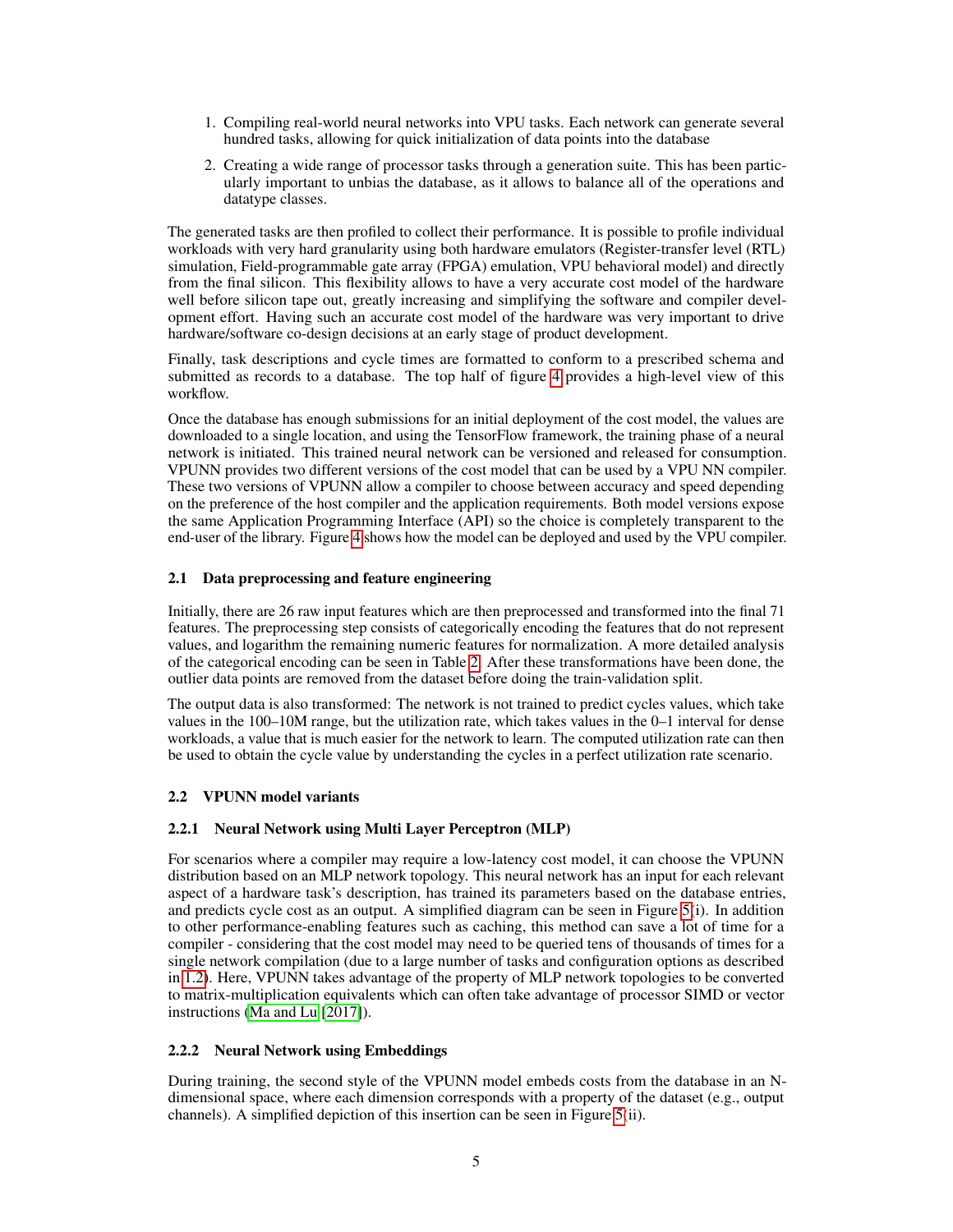<span id="page-5-0"></span>

Figure 5: High level concept: (i)MLP method (ii) Embedding method



Figure 6: Network Architectures: (i)MLP method (ii) Embedding method

When an inference of the neural network occurs, it will either return an exact value of a previous recording or interpolate between the nearest neighboring values to return an approximation. This technique is inspired by the similarity searches used by [Guo et al.](#page-8-2) [\[2020\]](#page-8-2) and [Johnson et al.](#page-9-4) [\[2017\]](#page-9-4). This style of deployment provides higher confidence results due to its ability to return an exact match (where one exists), as opposed to the MLP method which can only return predictions.

# 3 Results & Discussion

#### 3.1 Training VPUNN to approximate the hardware model

The VPUNN model analyzed in this paper was trained on 31366 recordings of simulated workloads, using 80% of the data for training and 20% for validation. The network was trained on an NVIDIA A100-SXM4 40GB GPU. On this system the training process takes 36 minutes - The network quickly learns features in the first few iterations and slowly refines them until we no longer see a significant benefit. The MAPE curve for the network can be seen in Figure [7.](#page-6-0)

The Early Stopping callback is used, with a patience of 100 epochs and a minimum delta of 0.1. The network is trained with a batch size of 64, for 1000 epochs, however, it only requires approximately 700 epochs to fully train, when the training stops because of the callback. These hyperparameters were obtained through repeated experiments and proved themselves to offer the best validation results.

At the end of the training, our model has a median validation Absolute Percentage Error (APE) of 0.72%. This signals a high rate of confidence in the modeling approximation, and the resulted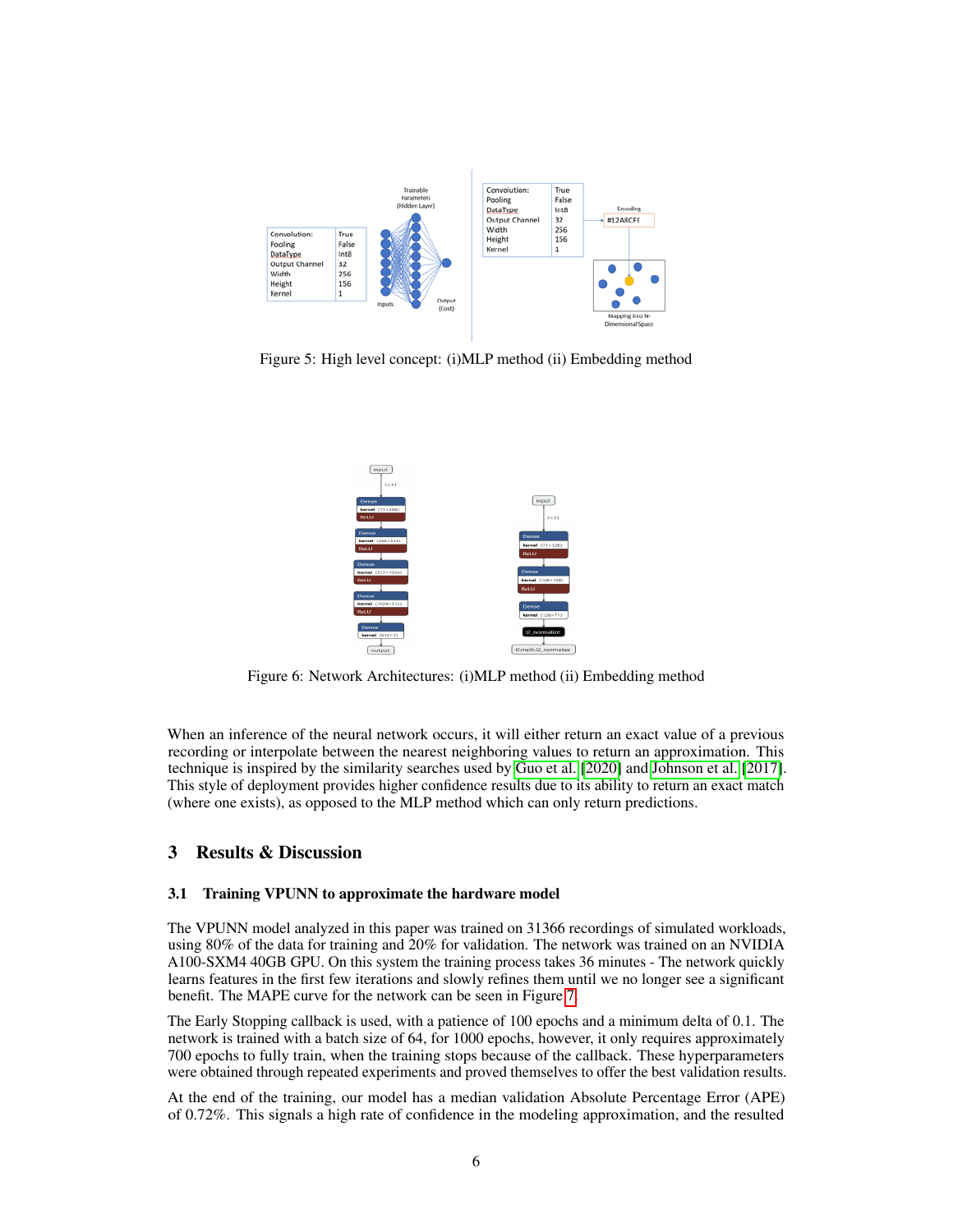<span id="page-6-0"></span>

Figure 7: MAPE curve for matrix multiplication network

<span id="page-6-1"></span>

Figure 8: Observed improvements  $(x)$  in a quantity of neural networks $(y)$ 

performance has high reproducibility throughout multiple experiments with different seeds as seen in Figure [11.](#page-10-1)

The Embedding version of VPUNN has been trained in the same fashion, however, there is a significant improvement in results. The Embedding model has a median validation APE of 0.31%. As expected, this variant performs better.

#### <span id="page-6-2"></span>3.2 Effectiveness as a cost model

The fact that the VPUNN model is comparable to the hardware modeling does not necessarily imply a guarantee of improved cost modeling and resultant task schedules. For instance, a poor hardware modeling may be an inferior cost model when compared to a mathematical formula that better correlates to the costs in the system. The only way to verify whether it is a better cost model is by direct comparison of the VPU's performance when using VPUNN in place of the existing, rule-based, methodology. Figure [8](#page-6-1) shows the improvements in VPU execution time for a range of networks (in Frames per Second (FPS)) due to the integration of the VPUNN cost model inside the compiler.

The findings are significant in that every neural network that was profiled either improved or did not degrade. This means that the cost model was capable of guiding the compiler to make better decisions than the previous rule-based approach.

#### <span id="page-6-3"></span>3.3 Execution Time

One might have been able to achieve similar results if they had used the complex hardware modeling directly as a cost model. However, these models are often very time-consuming and would be too slow for a standard user of the VPU compiler.

Table [1](#page-7-0) shows the time to query both the complex hardware model and VPUNN for the different costs through a selection of networks. It can be seen that VPUNN takes far less time to return a result. Without this level of performance, using VPUNN as a cost model would have limited application,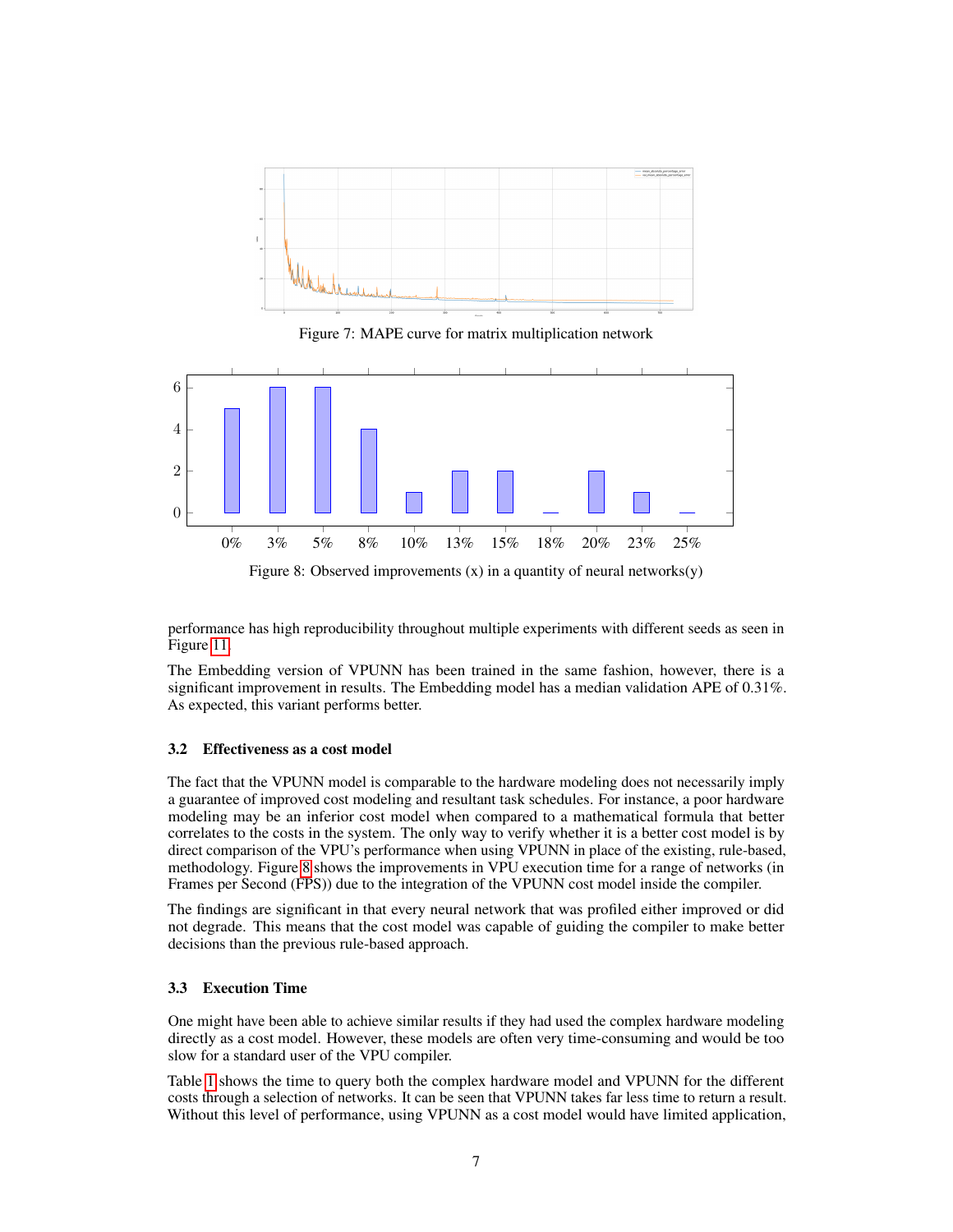<span id="page-7-0"></span>

|  |  |  | Table 1: VPUNN execution times versus hardware model |  |  |  |  |
|--|--|--|------------------------------------------------------|--|--|--|--|
|--|--|--|------------------------------------------------------|--|--|--|--|

| <b>Network</b> | MLP VPUNN | <b>Embeddings VPUNN</b> |
|----------------|-----------|-------------------------|
| $ResNet-50$    | 28.9x     | 21.1x                   |
| MobileNet v2   | 65.9x     | 31.2x                   |
| Yolo Tiny v2   | 47.8x     | 31.5x                   |

perhaps used as an optimization toggle to the compiler, but it is fast enough to be considered as a standard cost model for a compiler.

Because of the widespread improvements were seen in Sections [3.2](#page-6-2) and [3.3,](#page-6-3) VPUNN has since been established as the primary cost model for all future VPU products.

#### <span id="page-7-1"></span>3.4 Limitations

There are two main limitations to the VPUNN approach to cost modeling. Firstly, VPUNN cannot be more accurate than the modeling of hardware it is approximating. The VPU target used in this paper was the third generation VPU in which the gathering of task-level profilings on hardware doesn't allow a zero observer effect. This made the profiling of individual workloads a difficult and error-prone task. An accurate modeling of the VPU runtime has been done to mitigate the effect of measurement on task profiling but the whole process is tricky at best to fine-tune.

To overcome these limitations, future VPU generations have a cycle-accurate hardware timer specifically tailored for individual task profiling. We include some preliminary findings in Appendix [6.1,](#page-9-5) strongly indicating that using cycle costs from the actual hardware significantly reduces the impact of this limitation.

The second limitation is that gaps in training data could result in bad cost predictions by VPUNN. It is important, therefore, to have a training data set that covers as much of the network's design space in as much detail as possible. This large problem space needs a quite large training set to enable the network to properly generalize across unseen workloads.

# 4 Conclusion and Future Plans / Use

There is a clear improvement in the performance of the VPU when task schedules are compiled using VPUNN over the existing mathematical methods. VPUNN has been integrated into the OpenVINO VPU plugin because it is a very accurate model of complex hardware without the performance overhead included in a transaction level model.

A significant benefit of VPUNN is its enhanced ability to generalize to new and unseen networks (as discussed in Section [3.2\)](#page-6-2) and to efficiently scale to new workloads without much technical overhead. While an algorithmic model may require handcrafted analysis for every new type of workload, updating a neural network is much simpler and automatable once new workloads are collected in the database. It is possible to iteratively collect the data directly during pre-silicon validation and directly from end-users to allow the model to improve over time.

Though the topic of this paper has been focused on VPU, the concept is generic enough to apply VPUNN's successes to other targets provided the training is updated to appropriate task parameters.

#### 4.1 Cost Model Tuning

As the VPU moves through the different stages in its lifecycle - from design to delivery, the data used to train VPUNN can change too. Early-stage simulations or software modelings can be replaced with actual recordings on physical devices. This means that over time, releases of VPUNN for a target will be incrementally more accurate and representative.

If data gathering is straightforward, software modeling may not even be needed. Provided with sufficient data gathering, VPUNN is very reusable between generations of a target, or even between different targets. To update the system, a new set of model parameters may need to be defined whereas software modeling may need a lot of engineering time to understand the new properties of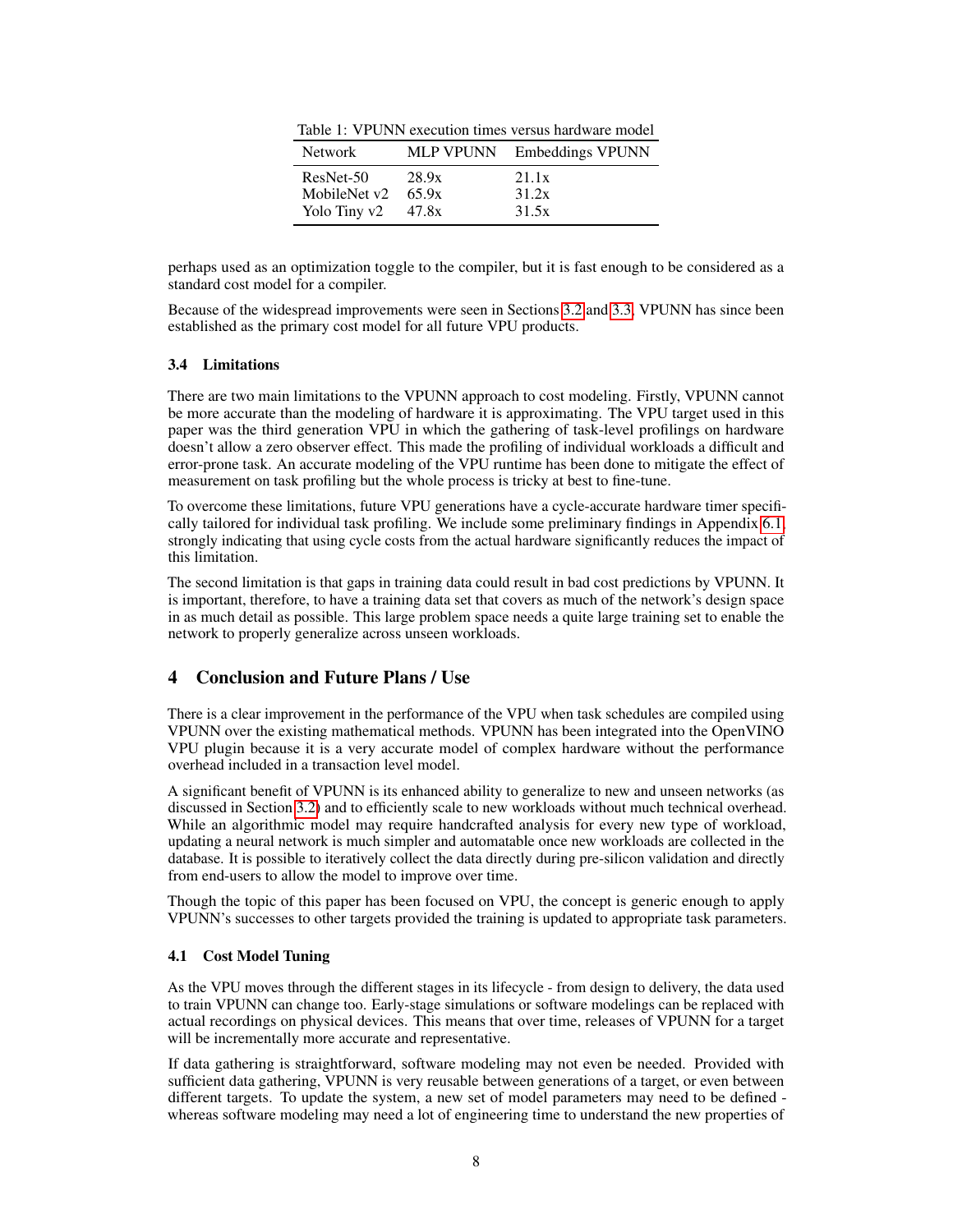the system, assert the continued properties of continued features, debug mistakes, and so on. There is also a significant advantage in having a system less prone to the human element — gathering extra training data is simpler than rewriting an entire software project!

## 4.2 Dataset Exploration

Outside of the improvements in cost model accuracy, having a singular repository of performance data is valuable for other uses for early-stage hardware developers. Exploration within the dataset can unveil unexpected performance characteristics, corner cases, or unmet expectations. Learnings from such investigations can be fed back into different parts of the organization to inform architectural and hardware design decisions, as well as firmware development choices. Collecting these datasets will enable future VPU generations to better understandings about performance and power at a much earlier stage of their lifecycles.

# 4.3 Future Work: Neural Architecture Search

The gathered dataset of tasks for VPUNN can be reused for other machine learning initiatives. One prominent example is using Neural Architecture Search (as described by [Zoph and Le](#page-9-6) [\[2016\]](#page-9-6)) to vary the parameters of neural networks to contain operations and tensors that better suit the hardware whilst not compromising on accuracy. The work by [Akin et al.](#page-8-3) [\[2022\]](#page-8-3) has shown this to be a successful technique for optimizing the power utilization and performance throughput of a given network structure for Google's Tensor Processing Units (TPUs)— a processor with similar trade-off considerations as the Intel VPUs. [Donegan et al.](#page-8-4) [\[2021\]](#page-8-4) have some established work in this area on a previous version of the VPU.

# 4.4 Future Work: Optimizing for different costs

For performance, the cycle count is an effective metric to train our neural networks for. However, particularly for Intel's range of VPU and other processors in the same market, power can be an important factor in competitive comparisons. Should this work be extended to gather the power cost for each task, a compiler could produce schedules that are optimized for power, rather than speed or a hybrid combination.

Summary The invention of VPUNN significantly improves the ability of the VPU compiler to produce the most performant task schedule for a target VPU. It provides the benefit of a complex hardware modeling system at a fraction of the execution overhead. Due to these merits, VPUNN is now the standard costing system for the VPU compiler, already integrated into the Intel OpenVINO toolkit.

# 5 Acknowledgements

# References

- <span id="page-8-3"></span>Berkin Akin, Suyog Gupta, Yun Long, Anton Spiridonov, Zhuo Wang, Marie White, Hao Xu, Ping Zhou, and Yanqi Zhou. Searching for efficient neural architectures for on-device ML on edge TPUs, 2022. URL <https://arxiv.org/abs/2204.14007>.
- <span id="page-8-4"></span>Ciarán Donegan, Hamza Yous, Saksham Sinha, and Jonathan Byrne. VPU specific CNNs through neural architecture search. In *2020 25th International Conference on Pattern Recognition (ICPR)*, pages 9772–9779, 2021. doi: 10.1109/ICPR48806.2021.9412794.
- <span id="page-8-0"></span>Pratik Fegade, Tianqi Chen, Phillip B. Gibbons, and Todd C. Mowry. The CoRa tensor compiler: Compilation for ragged tensors with minimal padding, 2021. URL [https://arxiv.org/abs/](https://arxiv.org/abs/2110.10221) [2110.10221](https://arxiv.org/abs/2110.10221).
- <span id="page-8-2"></span>Ruiqi Guo, Philip Sun, Erik M. Lindgren, Quan Geng, David Simcha, Felix Chern, and Sanjiv Kumar. Accelerating large-scale inference with anisotropic vector quantization. In *ICML*, 2020.
- <span id="page-8-1"></span>Intel Habana. Predicting convolution performance of deep learning accelerators. Pre-publication manuscript without individual authorship, 2021.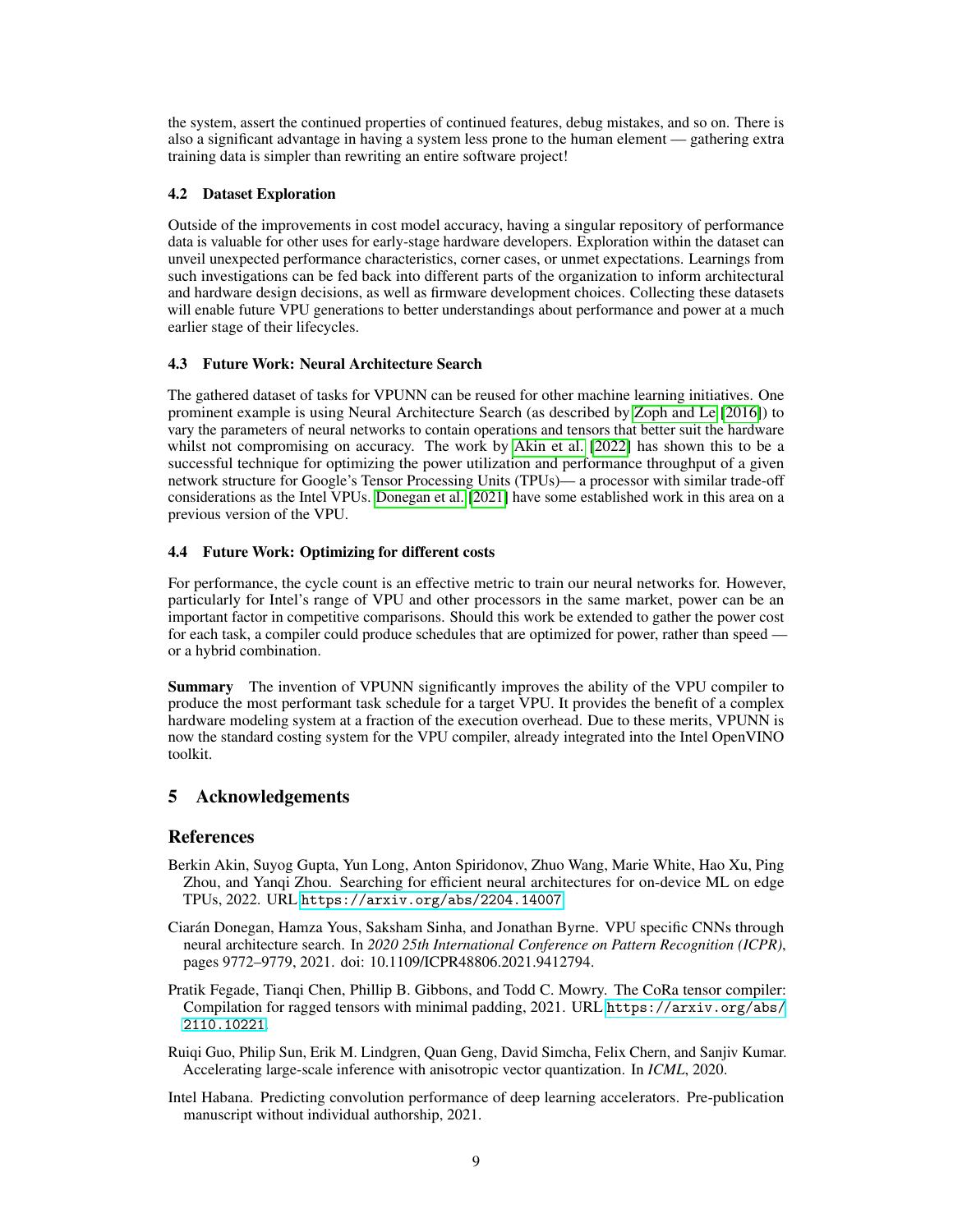- <span id="page-9-0"></span>Jerry J. Hajek, G. J. Chong, Rcg Haas, and William Phang. Knowledge-based expert system technology can benefit pavement maintenance. *Transportation Research Record*, 1986.
- <span id="page-9-4"></span>Jeff Johnson, Matthijs Douze, and Hervé Jégou. Billion-scale similarity search with GPUs, 2017. URL <https://arxiv.org/abs/1702.08734>.
- <span id="page-9-2"></span>Daniel Justus, John Brennan, Stephen Bonner, and Andrew Stephen McGough. Predicting the computational cost of deep learning models. *CoRR*, abs/1811.11880, 2018. URL [http://arxiv.](http://arxiv.org/abs/1811.11880) [org/abs/1811.11880](http://arxiv.org/abs/1811.11880).
- <span id="page-9-3"></span>Wei Ma and Jun Lu. An equivalence of fully connected layer and convolutional layer. *CoRR*, abs/1712.01252, 2017. URL <http://arxiv.org/abs/1712.01252>.
- <span id="page-9-1"></span>Hang Qi, Evan R. Sparks, and Ameet S. Talwalkar. Paleo: A performance model for deep neural networks. In *ICLR*, 2017.
- <span id="page-9-6"></span>Barret Zoph and Quoc V. Le. Neural architecture search with reinforcement learning. *CoRR*, abs/1611.01578, 2016. URL <http://arxiv.org/abs/1611.01578>.

# 6 Appendix

#### <span id="page-9-5"></span>6.1 Future Work: Improved Accuracy

Comparison of the Absolute Percentage Error between previous modelling tools and VPUNN when trained on hardware recordings — versus the actual cycle count of hardware recordings. These were gathered on early versions of Generation 4 Intel VPUs, as described in Section [3.4.](#page-7-1) These results shows promise of improved accuracy of results if VPUNN were updated to use real hardware timings rather than simulated timings.



Figure 9: ArchBench absolute percentage error

#### 6.2 Preprocessing

Along with the fields presented here, there are some excluded fields set to zero, that are reserved for future versions of VPUs.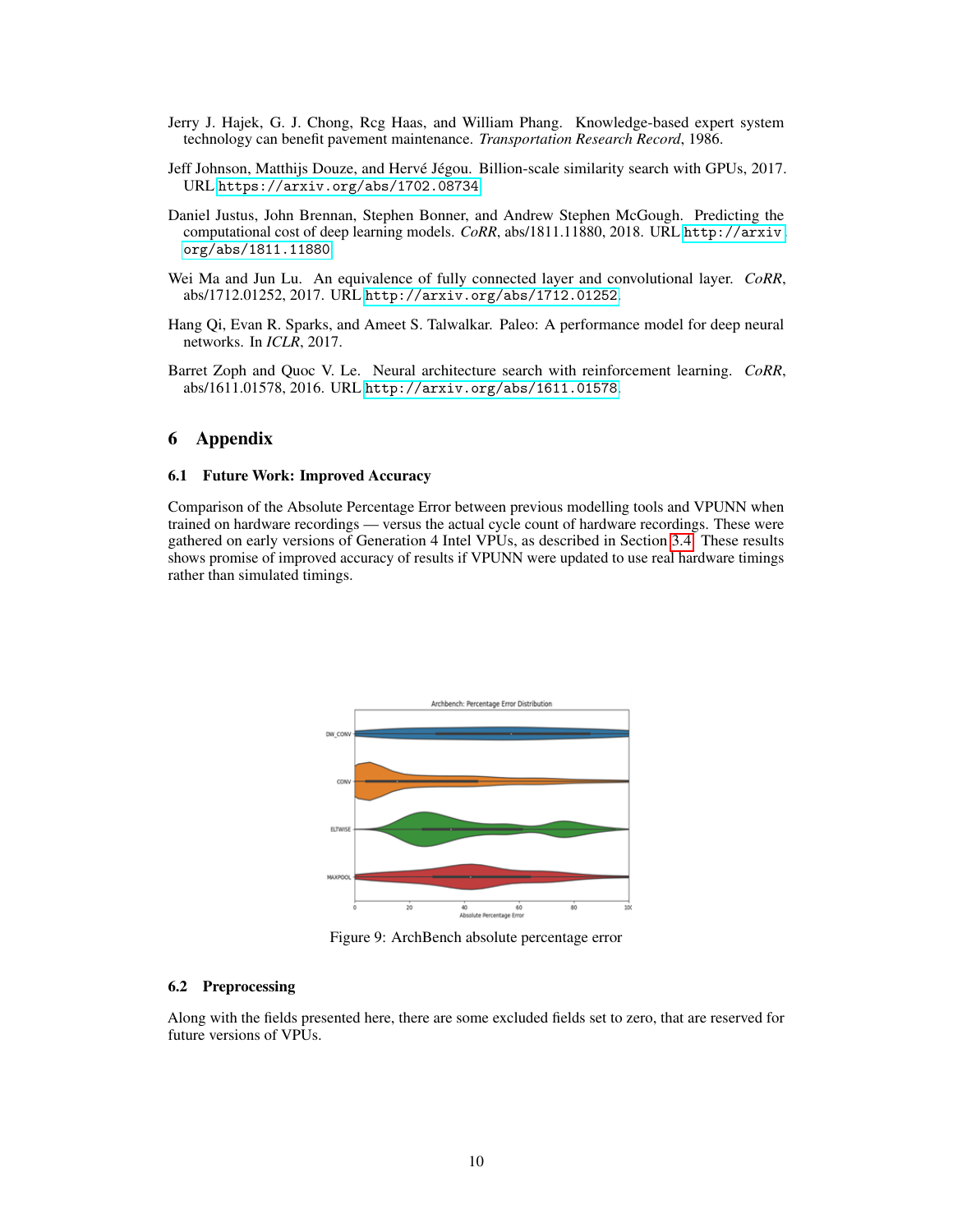

Figure 10: VPUNN absolute percentage Error

<span id="page-10-0"></span>

| Feature name        | Values                                                                              |
|---------------------|-------------------------------------------------------------------------------------|
| input datatype      | [uint8; int8; float16; bfloat16]                                                    |
| weights datatype    | [uint8; int8; float16; bfloat16]                                                    |
| output datatype     | [uint8; int8; float16; bfloat16]                                                    |
| operation           | [Convolution; CM Convolution; DW Convolution; Elementwise;<br>MaxPool; AveragePool] |
| execution mode      | [Vector; Matrix; Vector FP16; Cuboid 16x16; Cuboid 8x16; Cuboid 4x16]               |
| activation function | [None; RELU; LRELU; Add; Sub; Mult]                                                 |

# 6.3 Error Bars

<span id="page-10-1"></span>

Figure 11: Median validation error bars (y) with respect to experiments with different seeds (x)

# 6.4 Networks used for Assessment

Details of the networks used for assessing VPUNN in comparison to the existing cost modelling within the VPU compiler. All networks were found to be either improved or unchanged in performance when VPUNN was used.